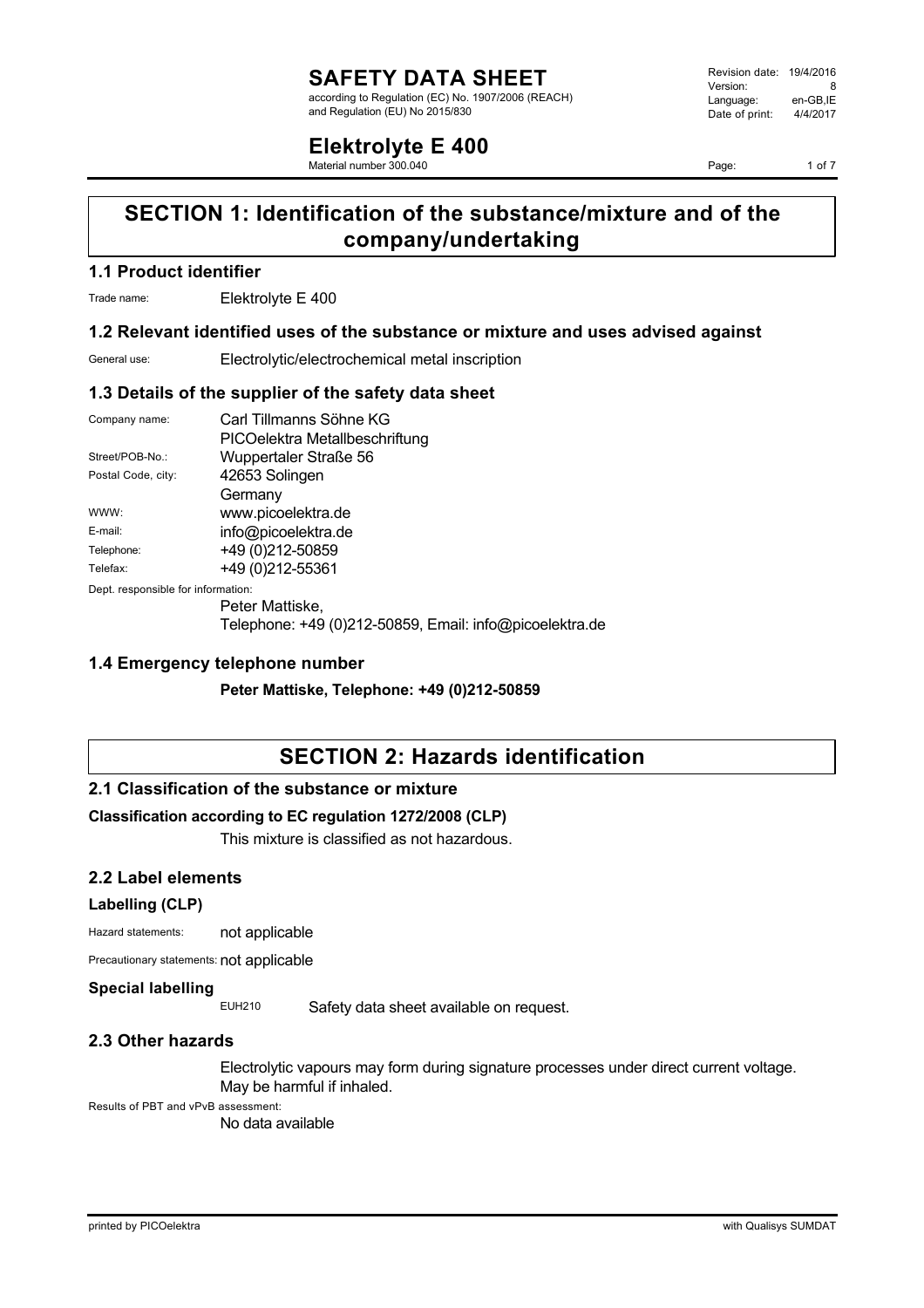according to Regulation (EC) No. 1907/2006 (REACH) and Regulation (EU) No 2015/830

#### Revision date: 19/4/2016 Version: 8<br>
Language: en-GB.IE Language: en-GB,IE<br>Date of print: 4/4/2017  $Date$  of print:

## **Elektrolyte E 400**

Material number 300.040

Page: 2 of 7

## **SECTION 3: Composition / information on ingredients**

### 3.1 Substances: not applicable

### **3.2 Mixtures**

Chemical characterisation:Aqueous solution of anorganic salts and organic compounds.

Hazardous ingredients:

| Ingredient                             | Designation       | Content   | Classification                          |
|----------------------------------------|-------------------|-----------|-----------------------------------------|
| I EC No. 229-347-8<br>l CAS 6484-52-2  | Ammonium nitrate  | $1 - 5\%$ | Ox. Sol. 3; H272. Eye Irrit. 2; H319.   |
| l EC No. 235-186-4<br>  CAS 12125-02-9 | Ammonium chloride | $1 - 5\%$ | Acute Tox. 4; H302. Eye Irrit. 2; H319. |

Full text of H- and EUH-statements: see section 16.

# **SECTION 4: First aid measures**

## **4.1 Description of first aid measures**

| In case of inhalation:  | Provide fresh air. In case of respiratory difficulties seek medical attention.                                                                                            |
|-------------------------|---------------------------------------------------------------------------------------------------------------------------------------------------------------------------|
| Following skin contact: | Change contaminated clothing.<br>After contact with skin, wash immediately with plenty of water.<br>In case of skin reactions, consult a physician.                       |
| After eye contact:      | Immediately flush eyes with plenty of flowing water for 10 to 15 minutes holding eyelids<br>apart. In case of troubles or persistent symptoms, consult an opthalmologist. |
| After swallowing:       | Rinse mouth immediately and drink plenty of water.<br>If you feel unwell, seek medical advice.<br>Never give anything by mouth to an unconscious person.                  |
|                         | 4.2 Most important symptoms and effects, both acute and delayed                                                                                                           |

The product can cause irritation of the eyes.

## **4.3 Indication of any immediate medical attention and special treatment needed**

Treat symptomatically.

## **SECTION 5: Firefighting measures**

## **5.1 Extinguishing media**

Suitable extinguishing media::

Product is non-combustible. Extinguishing materials should therefore be selected according to surroundings.

## **5.2 Special hazards arising from the substance or mixture**

Fires in the immediate vicinity may cause the development of dangerous vapours. In case of fire may be liberated: Chlorine decomposition products, nitrogen oxides (NOx).

## **5.3 Advice for firefighters**

Special protective equipment for firefighters: Wear self-contained breathing apparatus.

Additional information: Hazchem-Code: -

Do not allow fire water to penetrate into surface or ground water.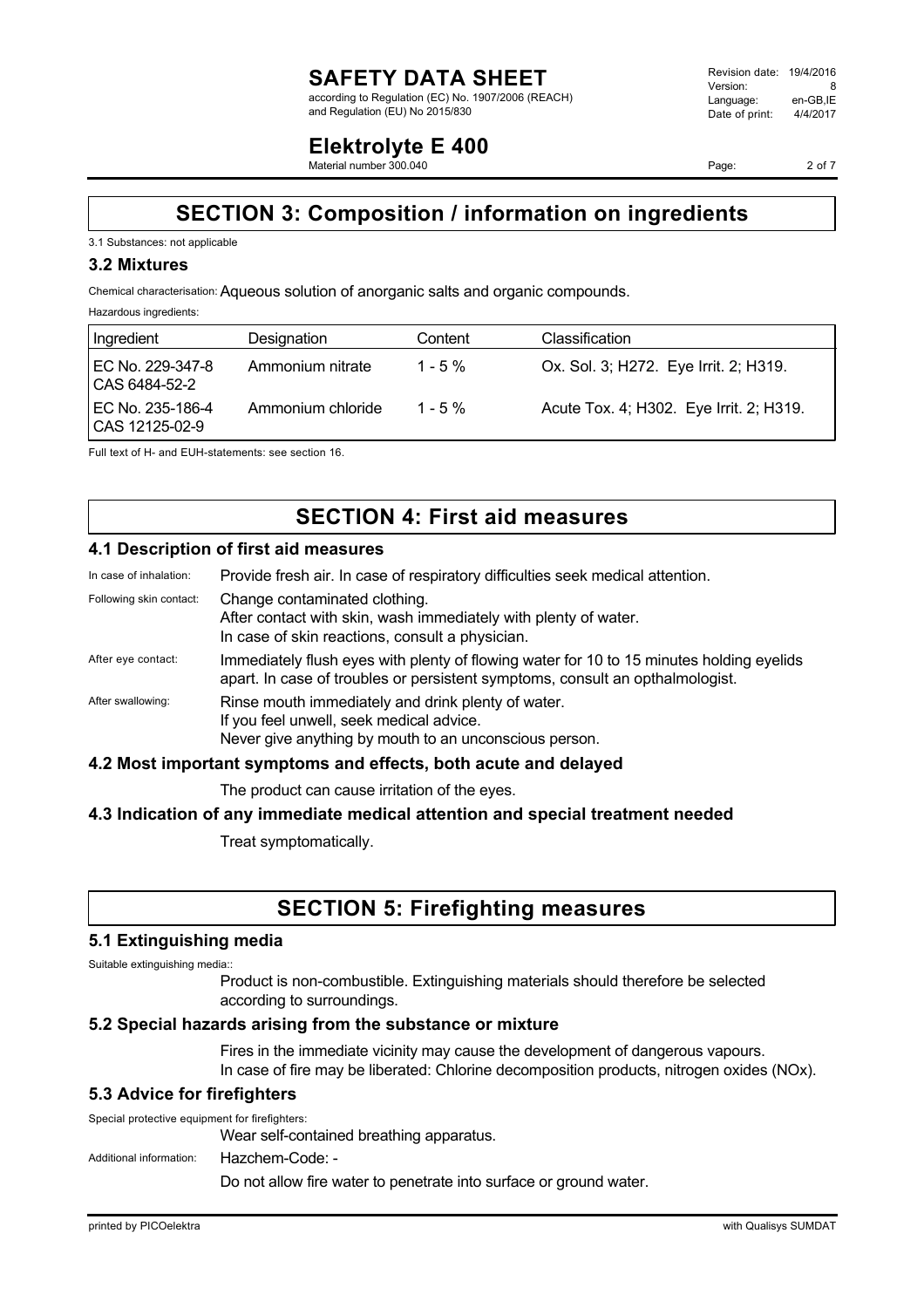according to Regulation (EC) No. 1907/2006 (REACH) and Regulation (EU) No 2015/830

## **Elektrolyte E 400**

Material number 300.040

Revision date: 19/4/2016 Version: 8 Language: en-GB,IE<br>Date of print: 4/4/2017  $Date$  of print:

Page: 3 of 7

## **SECTION 6: Accidental release measures**

## **6.1 Personal precautions, protective equipment and emergency procedures**

Avoid contact with the substance. Provide adequate ventilation. Do not breathe vapour/aerosol. Wear suitable protective clothing. Keep unprotected people away.

### **6.2 Environmental precautions**

Do not allow to penetrate into soil, waterbodies or drains.

## **6.3 Methods and material for containment and cleaning up**

Soak up with absorbent materials such as sand, siliceus earth, acid- or universal binder. Store in special closed containers and dispose of according to ordinance. Final cleaning. Do not allow to dry.

## **6.4 Reference to other sections**

Refer additionally to section 8 and 13.

## **SECTION 7: Handling and storage**

## **7.1 Precautions for safe handling**

Advices on safe handling: Provide adequate ventilation, and local exhaust as needed.

Avoid contact with the substance. Do not breathe vapour/aerosol.

Wear appropriate protective equipment. Do not mix with other chemicals.

## **7.2 Conditions for safe storage, including any incompatibilities**

Requirements for storerooms and containers:

Keep container tightly closed.

Hints on joint storage: Do not store together with strong acids or alkalis. Keep away from food and drinks.

## **7.3 Specific end use(s)**

No information available.

## **SECTION 8: Exposure controls/personal protection**

### **8.1 Control parameters** Occupational exposure limit values:

| CAS No.    | Designation       | Type                           | Limit value                |
|------------|-------------------|--------------------------------|----------------------------|
| 12125-02-9 | Ammonium chloride | <b>Great Britain: WEL-STEL</b> | 20 mg/m <sup>3</sup> Smoke |
|            |                   | <b>Great Britain: WEL-TWA</b>  | 10 mg/m <sup>3</sup> Smoke |
|            |                   | Ireland: 15 minutes            | $20 \text{ mg/m}^3$        |
|            |                   | Ireland: 8 hours               | 10 mg/ $m3$                |

## **8.2 Exposure controls**

Provide good ventilation and/or an exhaust system in the work area.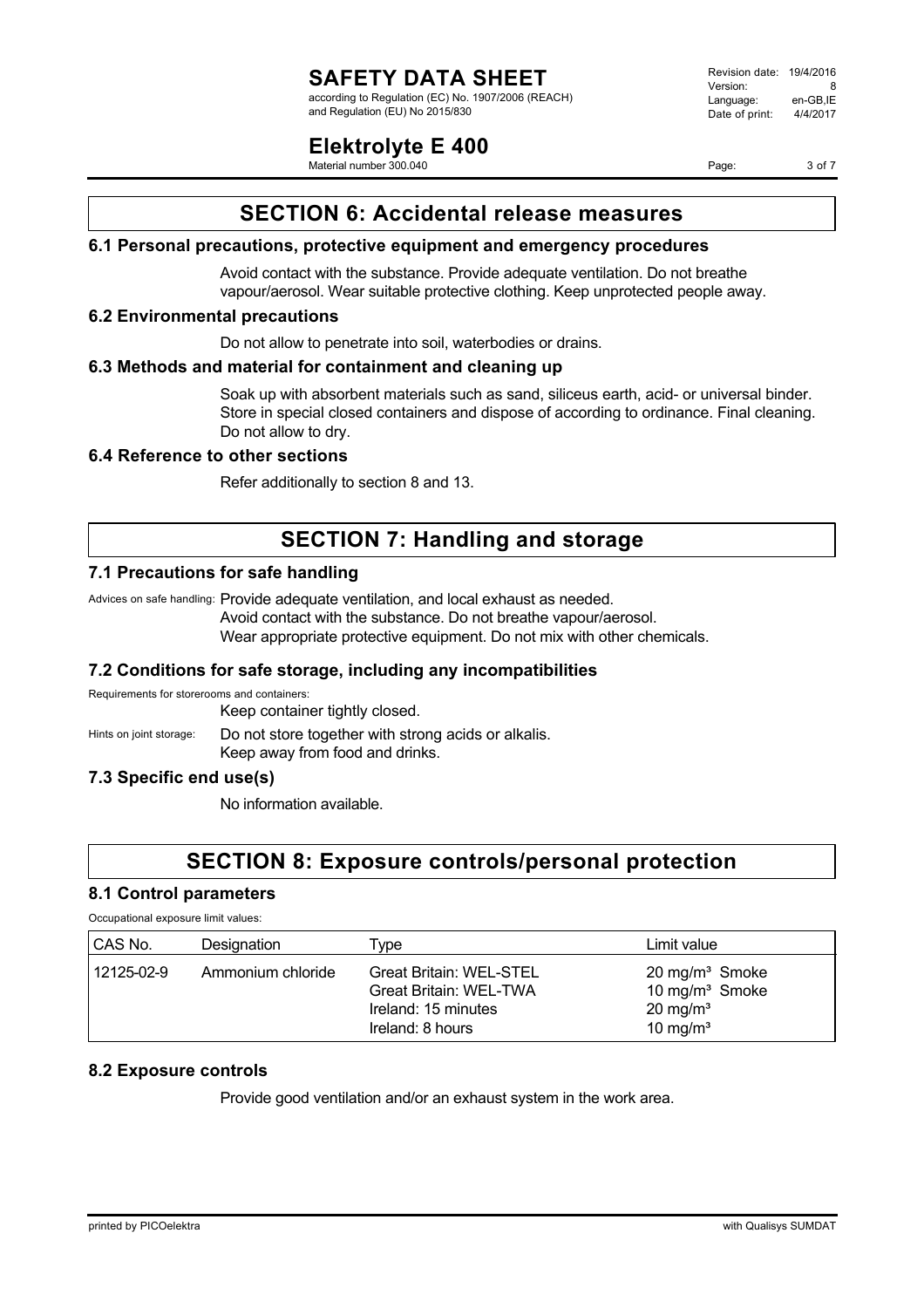according to Regulation (EC) No. 1907/2006 (REACH) and Regulation (EU) No 2015/830

#### Revision date: 19/4/2016 Version: 8<br>Language: en-GB,IE Language: Date of print: 4/4/2017

# **Elektrolyte E 400**

Material number 300.040

Page: 4 of 7

## **Personal protection equipment**

### **Occupational exposure controls**

| Respiratory protection:                  | If vapours form, use respiratory protection.                                              |
|------------------------------------------|-------------------------------------------------------------------------------------------|
|                                          | The filter class must be suitable for the maximum contaminant concentration               |
|                                          | (gas/vapour/aerosol/particulates) that may arise when handling the product. If the        |
|                                          | concentration is exceeded, self-contained breathing apparatus must be used.               |
| Hand protection:                         | Protective gloves according to EN 374.                                                    |
|                                          | Glove material: Butyl caoutchouc (butyl rubber)                                           |
|                                          | Observe glove manufacturer's instructions concerning penetrability and breakthrough time. |
| Eye protection:                          | Tightly sealed goggles according to EN 166.                                               |
| Body protection:                         | Wear suitable protective clothing.                                                        |
| General protection and hygiene measures: |                                                                                           |
|                                          | Change contaminated clothing.                                                             |
|                                          | Wash hands before breaks and after work.                                                  |
|                                          | Do not breathe vapour/aerosol. Avoid contact with skin and eyes.                          |

When using do not eat, drink or smoke.

# **SECTION 9: Physical and chemical properties**

## **9.1 Information on basic physical and chemical properties**

| Appearance:                              | Form: liquid<br>Colour: colourless |
|------------------------------------------|------------------------------------|
| Odour:                                   | characteristic                     |
| Odour threshold:                         | No data available                  |
| pH value:                                | $5.5 - 6.5$                        |
| Melting point/freezing point:            | No data available                  |
| Initial boiling point and boiling range: | No data available                  |
| Flash point/flash point range:           | not combustible                    |
| Evaporation rate:                        | No data available                  |
| Flammability:                            | No data available                  |
| Explosion limits:                        | No data available                  |
| Vapour pressure:                         | No data available                  |
| Vapour density:                          | No data available                  |
| Density:                                 | at 20 °C: 1.03 g/mL                |
| Water solubility:                        | at 20 °C: completely miscible      |
| Partition coefficient: n-octanol/water:  | No data available                  |
| Auto-ignition temperature:               | No data available                  |
| Decomposition temperature:               | No data available                  |
| Viscosity, kinematic:                    | No data available                  |
| Explosive properties:                    | No data available                  |
| Oxidizing characteristics:               | No data available                  |

## **9.2 Other information**

Additional information: No data available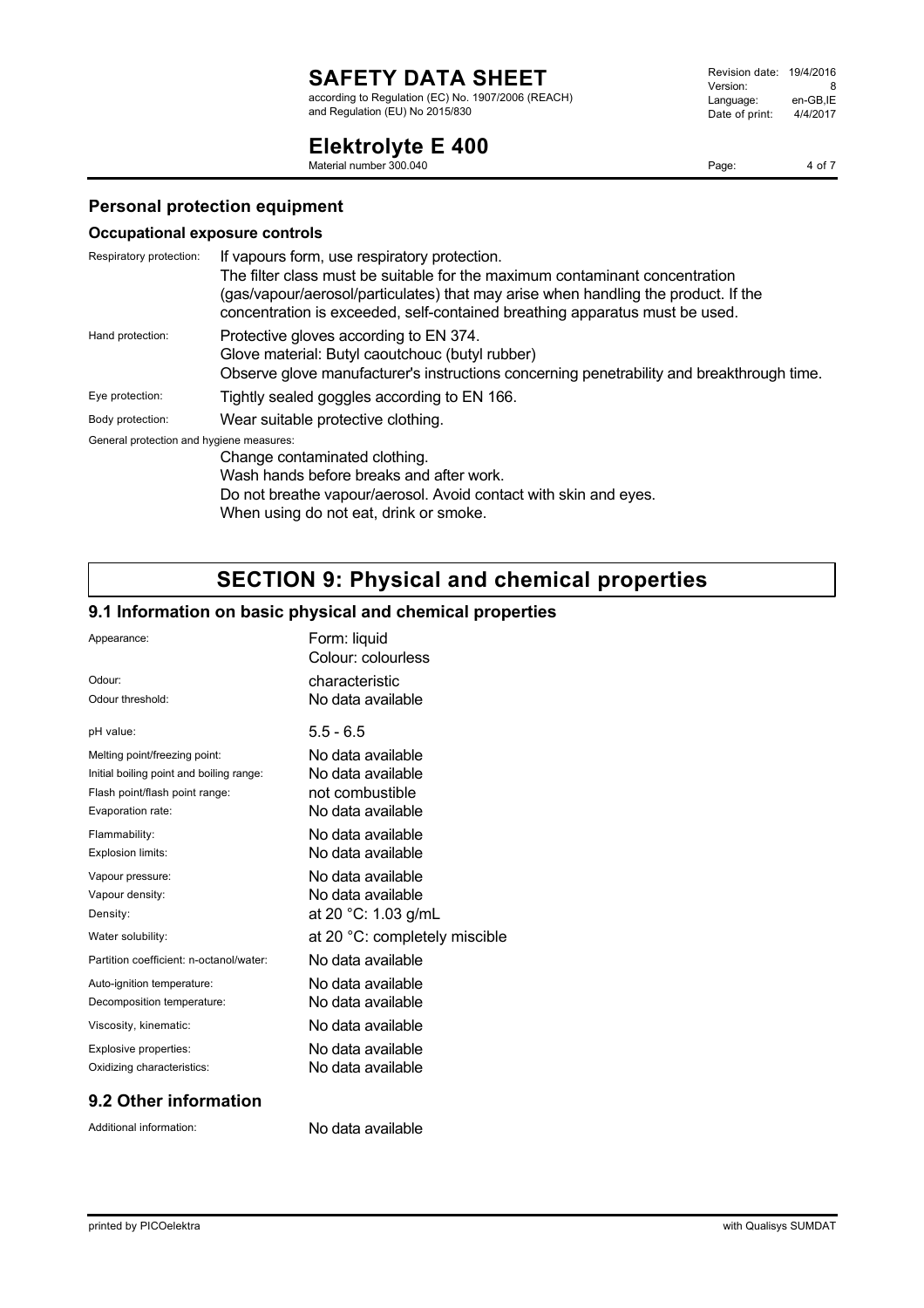according to Regulation (EC) No. 1907/2006 (REACH) and Regulation (EU) No 2015/830

## **Elektrolyte E 400**

Material number 300.040

Revision date: 19/4/2016 Version: 8<br>
Language: en-GB.IE Language: en-GB,IE<br>Date of print: 4/4/2017  $Date$  of print:

Page: 5 of 7

## **SECTION 10: Stability and reactivity**

## **10.1 Reactivity**

Refer to 10.3

### **10.2 Chemical stability**

Product is stable under normal storage conditions.

### **10.3 Possibility of hazardous reactions**

No hazardous reaction when handled and stored according to provisions.

### **10.4 Conditions to avoid**

Do not mix with other chemicals.

### **10.5 Incompatible materials**

Strong acids and alkalis

## **10.6 Hazardous decomposition products**

In the event of a fire, the following may be produced when the water evaporates: Chlorine decomposition products, nitrogen oxides (NOx).

Thermal decomposition: No data available

## **SECTION 11: Toxicological information**

#### **11.1 Information on toxicological effects**

| Toxicological effects: | Acute toxicity (oral): Lack of data.                              |
|------------------------|-------------------------------------------------------------------|
|                        | Acute toxicity (dermal): Lack of data.                            |
|                        | Acute toxicity (inhalative): Lack of data.                        |
|                        | Skin corrosion/irritation: Lack of data.                          |
|                        | Eye damage/irritation: Lack of data.                              |
|                        | Sensitisation to the respiratory tract: Lack of data.             |
|                        | Skin sensitisation: Lack of data.                                 |
|                        | Germ cell mutagenicity/Genotoxicity: Lack of data.                |
|                        | Carcinogenicity: Lack of data.                                    |
|                        | Reproductive toxicity: Lack of data.                              |
|                        | Effects on or via lactation: Lack of data.                        |
|                        | Specific target organ toxicity (single exposure): Lack of data.   |
|                        | Specific target organ toxicity (repeated exposure): Lack of data. |
|                        | Aspiration hazard: Lack of data.                                  |
| <b>Symptoms</b>        |                                                                   |

After eye contact: May cause irritations.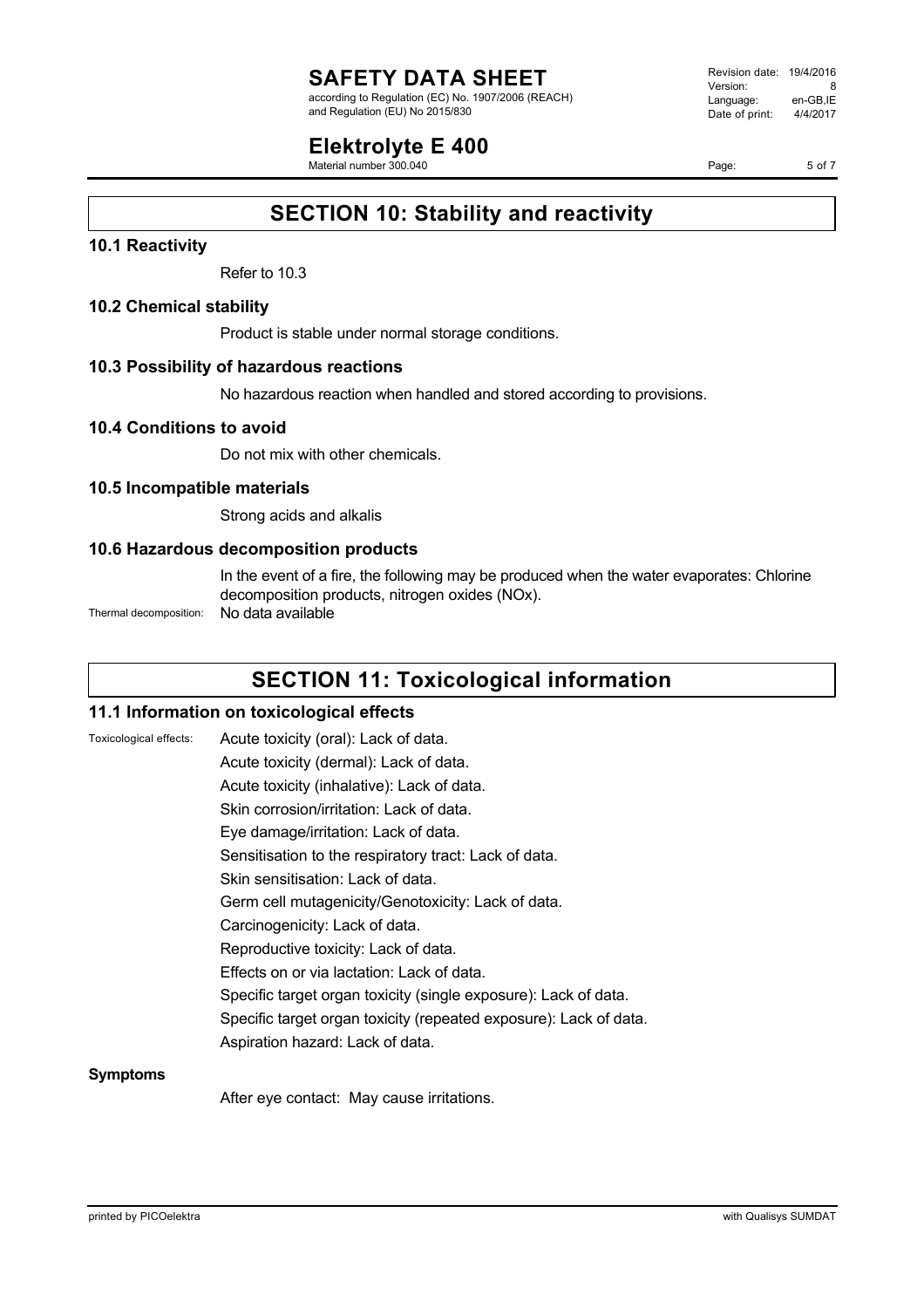according to Regulation (EC) No. 1907/2006 (REACH) and Regulation (EU) No 2015/830

## **Elektrolyte E 400**

Material number 300.040

Revision date: 19/4/2016 Version: 8<br>Language: en-GB.IE Language: en-GB,IE<br>Date of print: 4/4/2017  $Date$  of print:

Page: 6 of 7

## **SECTION 12: Ecological information**

## **12.1 Toxicity**

Further details: No data available

### **12.2. Persistence and degradability**

Further details: No data available

### **12.3 Bioaccumulative potential**

Partition coefficient: n-octanol/water:

No data available

## **12.4 Mobility in soil**

No data available

### **12.5 Results of PBT and vPvB assessment**

No data available

### **12.6 Other adverse effects**

General information: Do not allow to enter into ground-water, surface water or drains.

## **SECTION 13: Disposal considerations**

### **13.1 Waste treatment methods**

#### **Product**

Waste key number: 11 01 99 = Wastes from chemical surface treatment and coating of metals and other materials (eg. galvanic processes, zinc coating processes, pickling processes, etching, phosphatising, alkaline degreasing, anodising) Recommendation: Dispose of waste according to applicable legislation.

#### **Contaminated packaging**

Waste key number: 15 01 02 = Plastic packaging Recommendation: Dispose of waste according to applicable legislation. Handle contaminated packages in the same way as the substance itself. Non-contaminated packages may be recycled.

## **SECTION 14: Transport information**

## **14.1 UN number**

ADR/RID, IMDG, IATA-DGR:

not applicable

## **14.2 UN proper shipping name**

ADR/RID, IMDG, IATA-DGR:

Not restricted